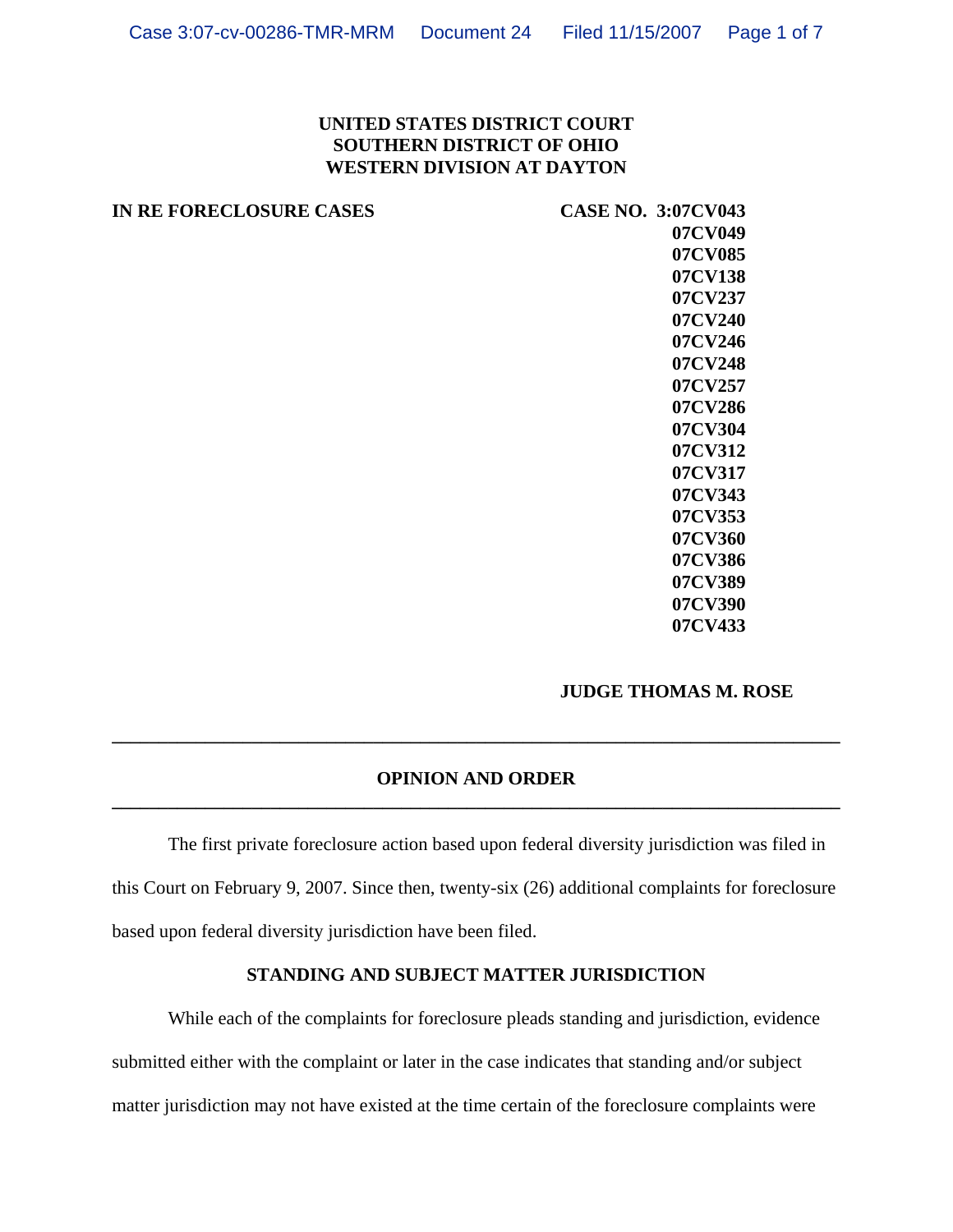filed. Further, only one of these foreclosure complaints thus far was filed in compliance with this Court's General Order 07-03 captioned "Procedures for Foreclosure Actions Based On Diversity Jurisdiction.

#### **Standing**

Federal courts have only the power authorized by Article III of the United States Constitution and the statutes enacted by Congress pursuant thereto. *Bender v. Williamsport Area School District*, 475 U.S. 534, 541 (1986). As a result, a plaintiff must have constitutional standing in order for a federal court to have jurisdiction. *Id.*

Plaintiffs have the burden of establishing standing. *Loren v. Blue Cross & Blue Shield of Michigan*, No. 06-2090, 2007 WL 2726704 at \*7 (6th Cir. Sept. 20, 2007)*.* If they cannot do so, their claims must be dismissed for lack of subject matter jurisdiction. *Id.* (citing *Central States Southeast & Southwest Areas Health and Welfare Fund v. Merck-Medco Managed Care*, 433 F.3d 181, 199 (2d Cir. 2005)).

Because standing involves the federal court's subject matter jurisdiction, it can be raised sua sponte. *Id.* (citing *Central States*, 433 F.3d at 198). Further, standing is determined as of the time the complaint is filed. *Cleveland Branch, NAACP v. City of Parma, Ohio*, 263 F.3d 513, 524 (6th Cir. 2001), *cert. denied*, 535 U.S. 971 (2002). Finally, while a determination of standing is generally based upon allegations in the complaint, when standing is questioned, courts may consider evidence thereof. *See NAACP,* 263 F.3d at 523-30; *Senter v. General Motors*, 532 F.2d 511 (6th Cir. 1976), *cert. denied*, 429 U.S. 870 (1976).

To satisfy Article III's standing requirements, a plaintiff must show: (1) it has suffered an injury in fact that is concrete and particularized and actual or imminent, not conjectural or

-2-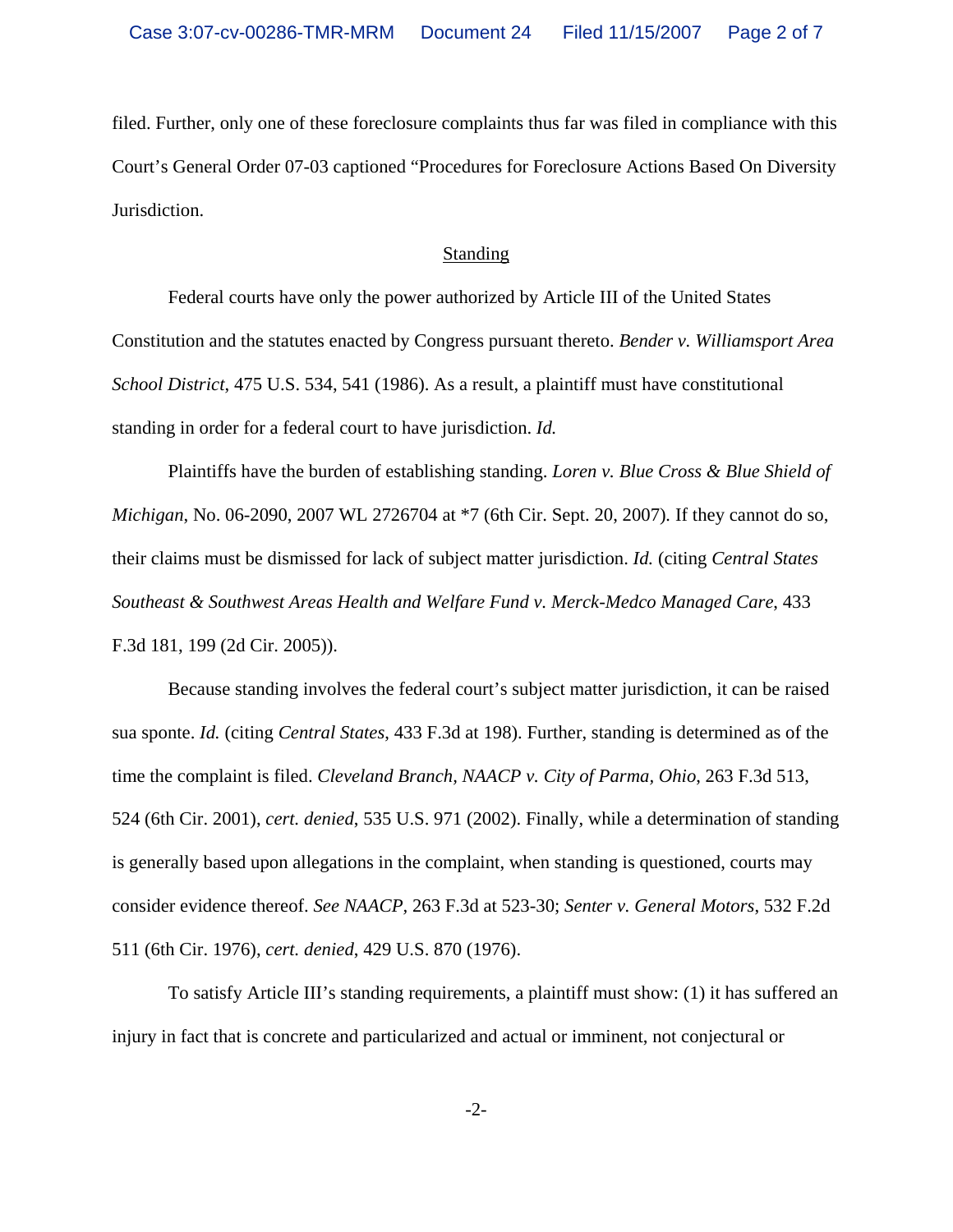hypothetical; (2) the injury is fairly traceable to the challenged action of the defendant; and (3) it is likely, as opposed to merely speculative, that the injury will be redressed by a favorable decision. *Loren*, 2007 WL 2726704 at \*7.

To show standing, then, in a foreclosure action, the plaintiff must show that it is the holder of the note and the mortgage at the time the complaint was filed. The foreclosure plaintiff must also show, at the time the foreclosure action is filed, that the holder of the note and mortgage is harmed, usually by not having received payments on the note.

#### Diversity Jurisdiction

In addition to standing, a court may address the issue of subject matter jurisdiction at any time, with or without the issue being raised by a party to the action. *Community Health Plan of Ohio v. Mosser*, 347 F.3d 619, 622 (6th Cir. 2003). Further, as with standing, the plaintiff must show that the federal court has subject matter jurisdiction over the foreclosure action at the time the foreclosure action was filed. *Coyne v. American Tobacco Company*, 183 F.3d 488, 492-93 (6th Cir. 1999). Also as with standing, a federal court is required to assure itself that it has subject matter jurisdiction and the burden is on the plaintiff to show that subject matter jurisdiction existed at the time the complaint was filed. *Id.* Finally, if subject matter jurisdiction is questioned by the court, the plaintiff cannot rely solely upon the allegations in the complaint and must bring forward relevant, adequate proof that establishes subject matter jurisdiction. *Nelson Construction Co. v. U.S.*, No. 05-1205C, 2007 WL 3299161 at \*3 (Fed. Cl., Oct. 29, 2007) (citing *McNutt v. General Motors Acceptance Corp. of Indiana*, 298 U.S. 178 (1936)); *see also Nichols v. Muskingum College*, 318 F.3d 674, (6th Cir. 2003) ("in reviewing a 12(b)(1) motion, the court may consider evidence outside the pleadings to resolve factual disputes

-3-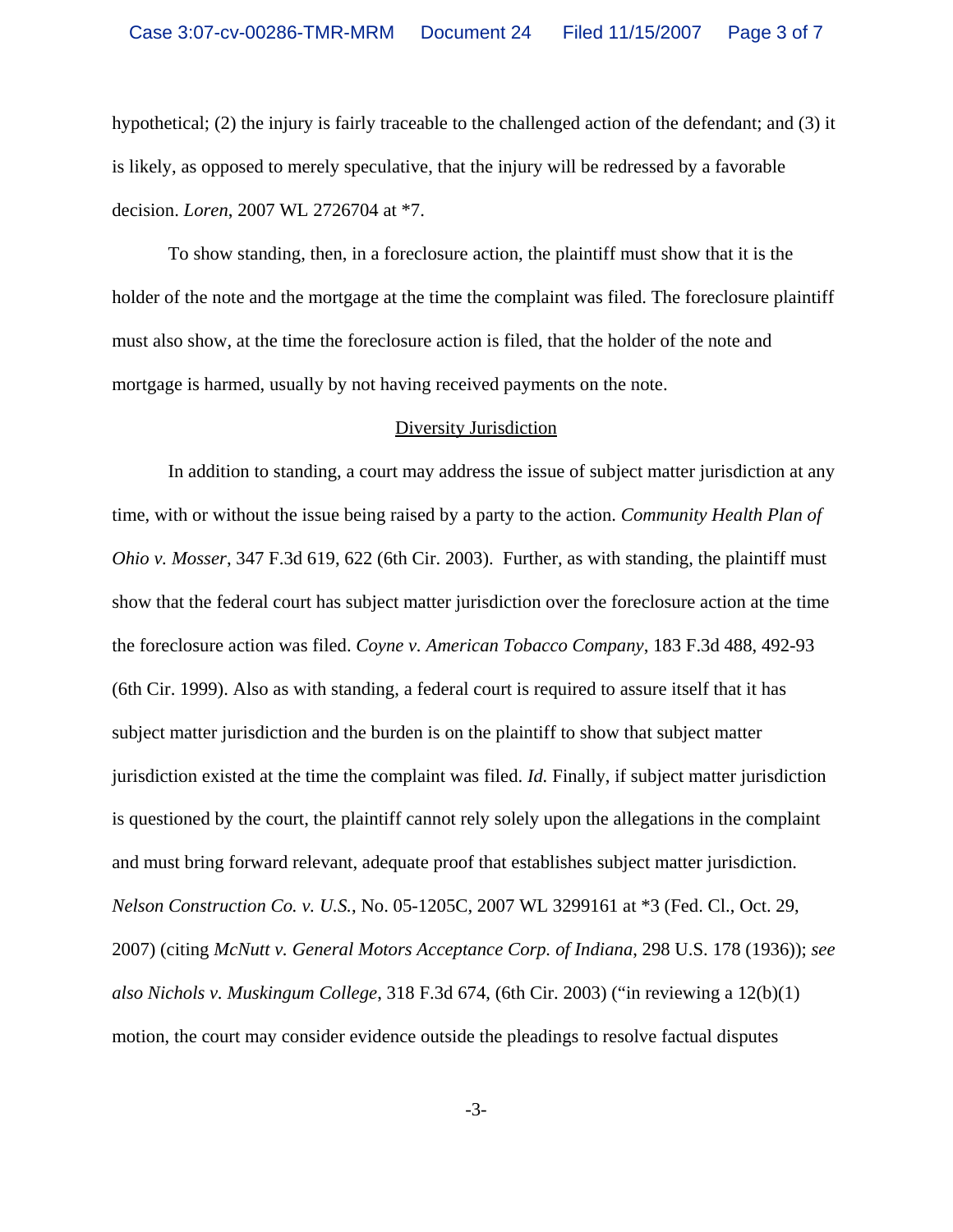concerning jurisdiction…").

The foreclosure actions are brought to federal court based upon the federal court having jurisdiction pursuant to 28 U.S.C. § 1332, termed diversity jurisdiction. To invoke diversity jurisdiction, the plaintiff must show that there is complete diversity of citizenship of the parties and that the amount in controversy exceeds \$75,000. 28 U.S.C. § 1332.

#### Conclusion

While the plaintiffs in each of the above-captioned cases have pled that they have standing and that this Court has subject matter jurisdiction, they have submitted evidence that indicates that they may not have had standing at the time the foreclosure complaint was filed and that subject matter jurisdiction may not have existed when the foreclosure complaint was filed. Further, this Court has the responsibility to assure itself that the foreclosure plaintiffs have standing and that subject-matter-jurisdiction requirements are met at the time the complaint is filed. Even without the concerns raised by the documents the plaintiffs have filed, there is reason to question the existence of standing and the jurisdictional amount. *See* Katherine M. Porter, *Misbehavior and Mistake in Bankruptcy Mortgage Claims* 3-4 (November 6, 2007), University of Iowa College of Law Legal Studies Research Paper Series Available at SSRN: http://ssrn.com/abstract-1027961 ("[H]ome mortgage lenders often disobey the law and overreach in calculating the mortgage obligations of consumers. … Many of the overcharges and unreliable calculations… raise the specter of poor recordkeeping, failure to comply with consumer protection laws, and massive, consistent overcharging.")

Therefore, plaintiffs are given until not later than thirty days following entry of this order to submit evidence showing that they had standing in the above-captioned cases **when the**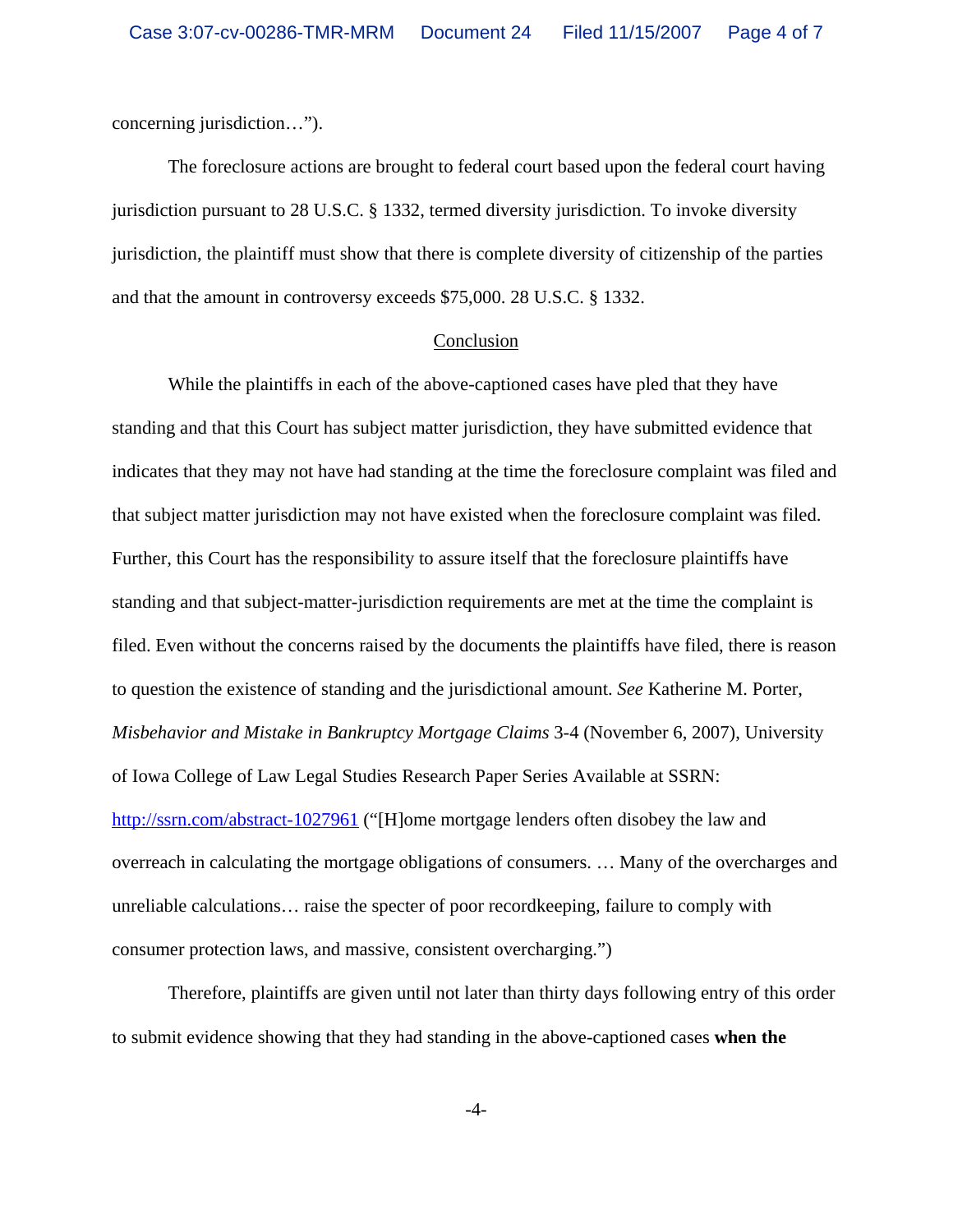**complaint was filed** and that this Court had diversity jurisdiction **when the complaint was filed**. Failure to do so will result in dismissal without prejudice to refiling if and when the plaintiff acquires standing and the diversity jurisdiction requirements are met. *See In re Foreclosure Cases*, No. 1:07CV2282, et al., slip op. (N.D. Ohio Oct. 31, 2007) (Boyko, J.)

#### **COMPLIANCE WITH GENERAL ORDER 07-03**

Federal Rule of Civil Procedure 83(a)(2) provides that a "local rule imposing a requirement of form shall not be enforced in a manner that causes a party to lose rights because of a nonwillful failure to comply with the requirement." Fed. R. Civ. P. 83(a)(2). The Court recognizes that a local rule concerning what documents are to be filed with a certain type of complaint is a rule of form. *Hicks v. Miller Brewing Company*, 2002 WL 663703 (5th Cir. 2002). However, a party may be denied rights as a sanction if failure to comply with such a local rule is willful. *Id.*

General Order 07-03 provides procedures for foreclosure actions that are based upon diversity jurisdiction. Included in this General Order is a list of items that must accompany the Complaint.<sup>1</sup> Among the items listed are: a Preliminary Judicial Report; a written payment history verified by the plaintiff's affidavit that the amount in controversy exceeds \$75,000; a legible copy of the promissory note and any loan modifications, a recorded copy of the mortgage; any applicable assignments of the mortgage, an affidavit documenting that the named plaintiff is the owner and holder of the note and mortgage; and a corporate disclosure statement. In general, it is from these items and the foreclosure complaint that the Court can confirm standing and the

<sup>&</sup>lt;sup>1</sup>The Court views the statement "the complaint must be accompanied by the following" to mean that the items listed must be filed with the complaint and not at some time later that is more convenient for the plaintiff.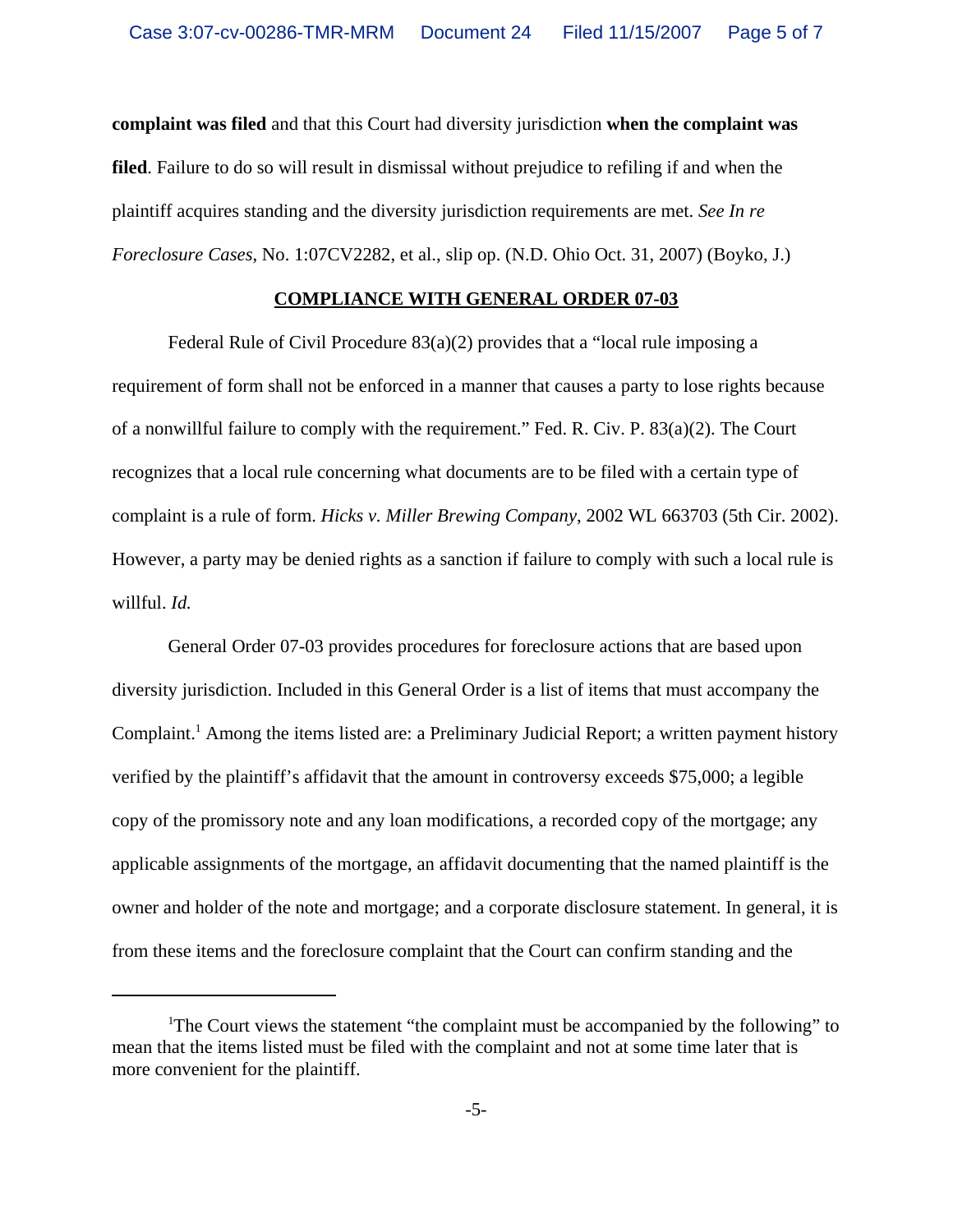existence of diversity jurisdiction at the time the foreclosure complaint is filed.

### Conclusion

To date, twenty-six (26) of the twenty-seven (27) foreclosure actions based upon diversity jurisdiction pending before this Court were filed by the same attorney. One of the twenty-six (26) foreclosure actions was filed in compliance with General Order 07-03. The remainder were not.<sup>2</sup> Also, many of these foreclosure complaints are notated on the docket to indicate that they are not in compliance. Finally, the attorney who has filed the twenty-six (26) foreclosure complaints has informed the Court on the record that he knows and can comply with the filing requirements found in General Order 07-03.

Therefore, since the attorney who has filed twenty-six (26) of the twenty-seven (27) foreclosure actions based upon diversity jurisdiction that are currently before this Court is well aware of the requirements of General Order 07-03 and can comply with the General Order's filing requirements, failure in the future by this attorney to comply with the filing requirements of General Order 07-03 may only be considered to be willful. Also, due to the extensive discussions and argument that has taken place, failure to comply with the requirements of the General Order beyond the filing requirements by this attorney may also be considered to be willful.

A willful failure to comply with General Order 07-03 in the future by the attorney who filed the twenty-six foreclosure actions now pending may result in immediate dismissal of the

<sup>&</sup>lt;sup>2</sup>The Sixth Circuit may look to an attorney's actions in other cases to determine the extent of his or her good faith in a particular action. *See Capital Indemnity Corp. v. Jellinick*, 75 F. App'x 999, 1002 (6th Cir. 2003). Further, the law holds a plaintiff "accountable for the acts and omissions of [its] chosen counsel." *Pioneer Inv. Services Co. v. Brunswick Associates Ltd. Partnership*, 507 U.S. 380, 397 (1993).